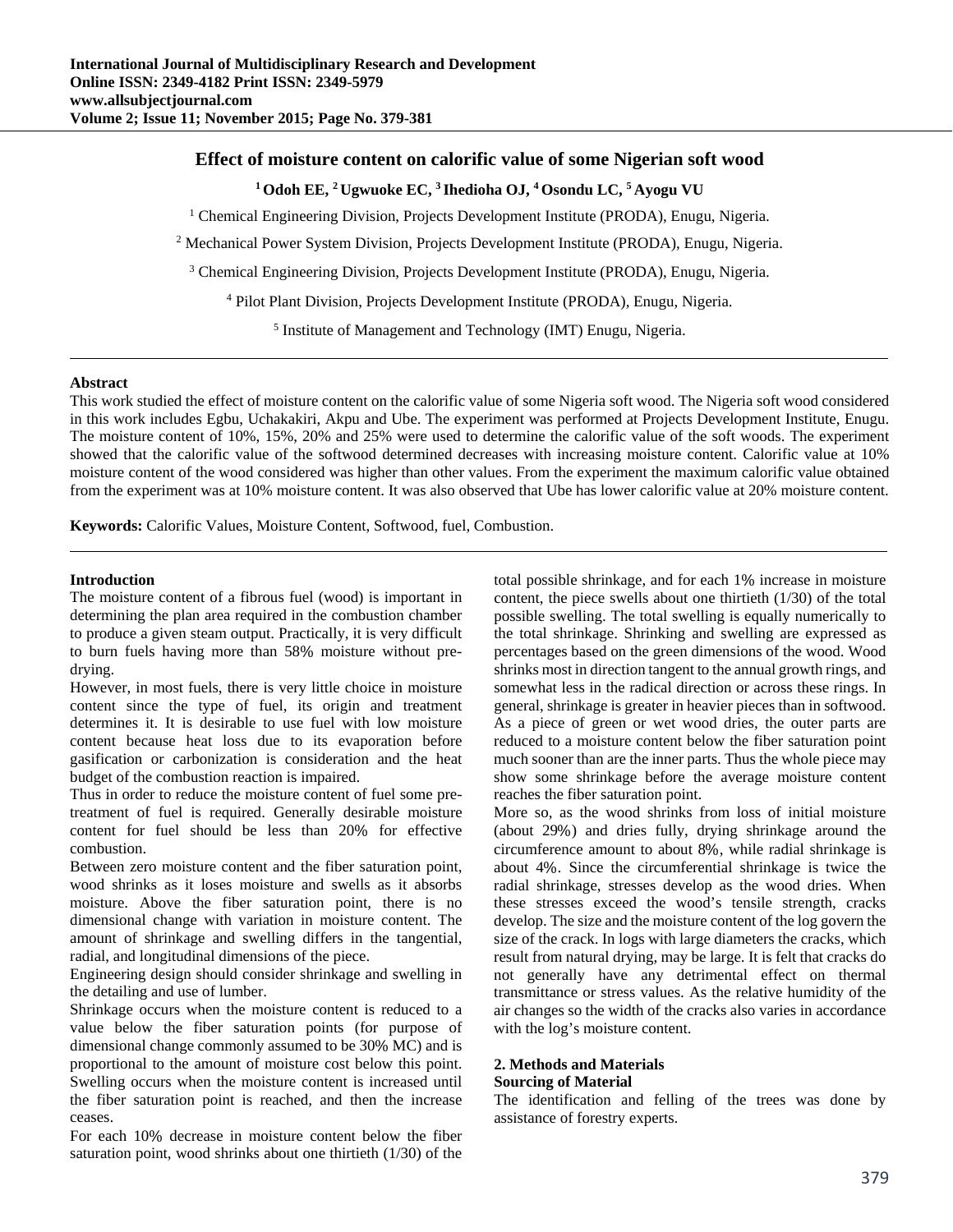#### **Cutting of Thesamples into Shorter Logs**

This was done after measuring 20cm length of each sample using measuring tape. The cutting was done using the hard saw.

#### **Smoothening of the Edges**

For even evaporation during seasoning the samples were smoothened at their edges using disc sender machine.

#### **Measurement of Initial Masses of Each Sample Cut**

The measurement of the mass of each sample was done using meter balance. The meter balance is a very sensitive measuring instrument, which has sensitive counter connected to a peizo material, which changes its resistance with change in load on it. The meter balance has an accuracy of about 0.00001.

### **Determination of Moisture Content**

The automatic moisture meter known as mettler balance was used during the determination of the moisture content. The mettler is graduated into scales, which ranges from  $14\%$  -31% moisture content range. The meter is used basically for

determination of percentage contents of moisture of wood, plastics and concrete. The mettle has a two probe pins, which from both negative and positive electrode. The two pins were inserted into the wood sample, which complete the circuit. The mettle is powered by dry cells, when the system is put on, current and voltage flow to the pins, the amount of moisture contained in the wood sample will then affect the resistance to the flow of current. Then the pointer inside the mettle will deflect with the change in moisture content as a result of change in resistance. The deflection is then read directly from the calibrated meter reading.

#### **Statistical Analysis**

ANOVA test was performed with software SPSS 16.0 to see the statistical significant differences between the softwoods with different moisture content. The statistical significance level was selected at p-value<0.05.

### **3. Result and Discussion**



**Fig 1:** A graph of Calorific Value Versus wood samples

The calorific values obtained from the four Nigeria locally sourced soft wood samples was analyzed from the figure 1 above. The result show that the calorific values of the wood samples very according to the percentage moisture content. The calorific value of the sample is also dependent on the resinous constituent present.

From the result, the calorific values of the four samples varied from

# $2.014 \times 10^3$  KJ / kg to  $2.13 \times 10^2$  KJ / kg at  $10\%$  M.C (moisture content).

Also at 15% moisture content, the calorific values varied from  $4.27 \times 10^2$  KI /kg to 1.65  $\times \frac{10^2 Kj}{2}$ 

At 20% moisture content, the calorific values varied from 2.33  
\n
$$
\times
$$
 10<sup>2</sup>K<sub>1</sub>/K<sub>2</sub> to 5.84 × 10<sup>1</sup>K<sub>1</sub>/k<sub>2</sub> and 15% has the least value

 $\times 10^2 KJ/Kg$  to 5.84  $\times 10^4 KJ/kg$  and 15% has the least value. The 15 percent moisture content was taking to be the reference percent because at 10% moisture content it is assume that the wood sample is air-dried and the effect on the calorific value of the sample might not be significant and hence serves as a control experiment.

It is also noticed that the calorific value reduces with increase in moisture content.

 From previous work done by F.O Akinbode of department of mechanical engineering, federal university of technology Minna. 1g of a soft wood analyzed at 7.5% moisture content has calorific value of 2.278  $\times$  10<sup>4</sup> KJ/kg. This result when compared with the result obtained from sample A (Egbu) at 10% moisture content which is 2.014 x  $10^3$  Kj/kg using 1.2g is in the same range. Thus, this suggests that wood sample (softwood) at percentage moisture content below 10% posses higher calorific values.

From literature, moisture contents above 20 percent affects calorific value of woods and thus 15% moisture content is ideal to give the highest calorific value of any wood sample. In other words, 15% moisture content is ideal for analysis of calorific valve of wood samples.

#### **4. Conclusion**

The moisture content of any wood determines the calorific value of the wood. The experiment conducted with four Nigerian softwood, Egbu, Uchakiri, Akpu and Ube confirmed that the calorific value of a wood increases with a decrease in the moisture content. It was observed from the result of the